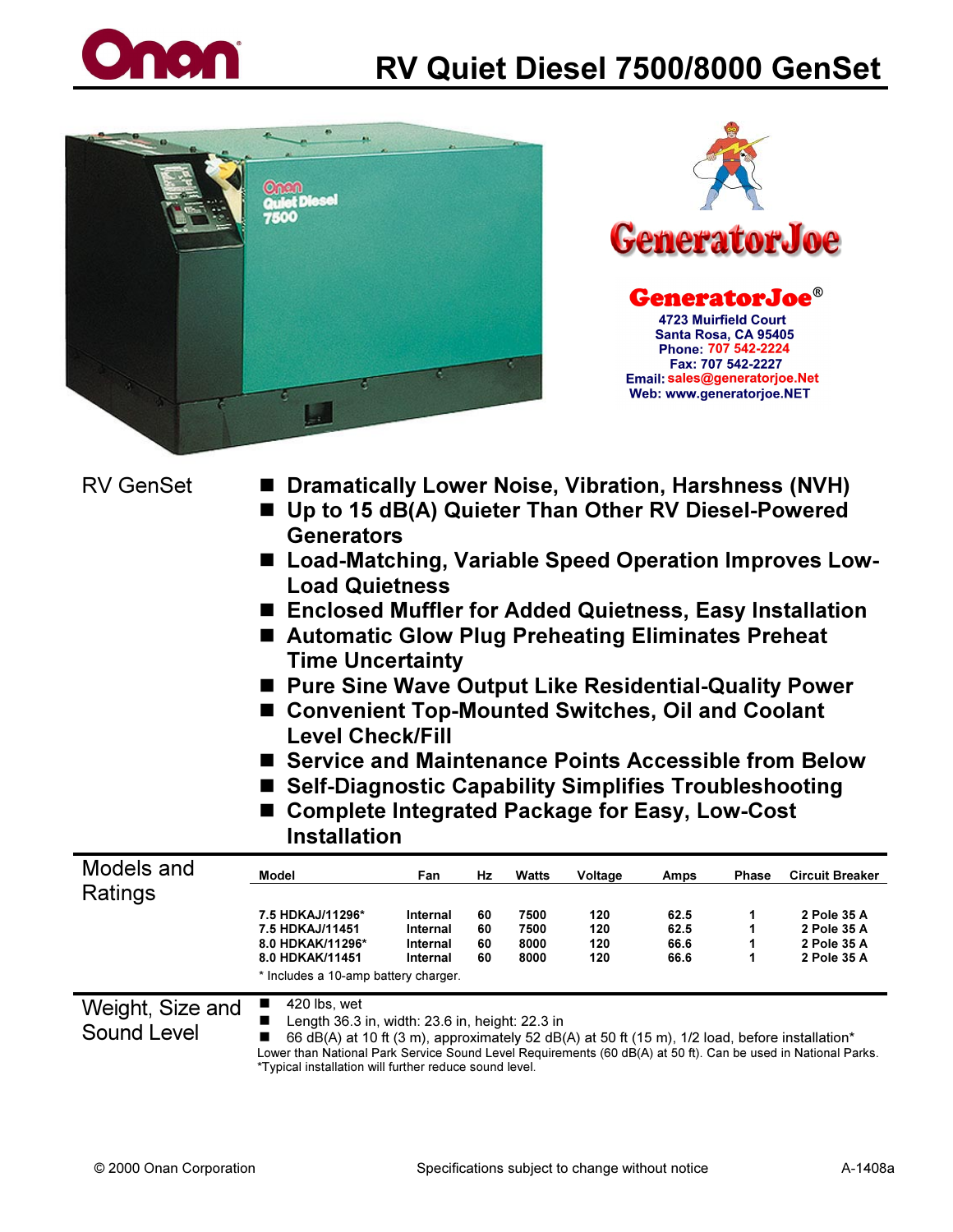| Standard<br>Features              | П<br>3-cylinder diesel engine<br>Permanent magnet alternator<br>■<br>Pure sine wave output<br>ш<br>Digital voltage regulation w/no adjustments<br>ш<br>required<br>Bottom air inlet and outlet<br>П<br>Integral enclosed muffler with stationary<br>■<br>exhaust pipe connection point<br>П<br>USDA-approved spark arrestor<br>■<br>Internal radiator<br>Sound-insulated cover with cooling air inlet<br>and outlet ducts<br>Intake silencer<br>ш<br>П<br>Heavy-duty air cleaner<br>П<br>Maintenance-free electronic governor<br><b>Fused DC circuits</b><br>П<br>■<br>Automotive type starter | Meets Phase 1 and 1995-2001 U.S. EPA<br>■<br>and California emissions regulations<br>Waterproof connector for remote operation<br>■<br>Focalized mounting system<br>■<br>Overvoltage, low oil pressure, overtemp,<br>ш<br>overspeed, and overload safeties<br>Bulkhead type connections for fuel and<br>ш<br>battery<br>Terminal block connection for AC output<br>■<br>Electric fuel pump<br>Fuel filter<br>Full flow oil filter<br>Service and maintenance from below<br>Automatic timed glow plugs for quick, easy<br>start<br>Instant one-touch stop |  |  |  |
|-----------------------------------|------------------------------------------------------------------------------------------------------------------------------------------------------------------------------------------------------------------------------------------------------------------------------------------------------------------------------------------------------------------------------------------------------------------------------------------------------------------------------------------------------------------------------------------------------------------------------------------------|----------------------------------------------------------------------------------------------------------------------------------------------------------------------------------------------------------------------------------------------------------------------------------------------------------------------------------------------------------------------------------------------------------------------------------------------------------------------------------------------------------------------------------------------------------|--|--|--|
| <b>Control System</b>             | п<br>Microprocessor control<br>П<br>Integrated generator and engine control<br>П<br>User and service personnel accessible<br>diagnostics<br><b>Fused DC circuits</b><br>п<br>Overvoltage safety<br>ш                                                                                                                                                                                                                                                                                                                                                                                           | Low oil pressure safety<br>ш<br>Overspeed safety<br>Overload safety<br>Automatic timed glow plugs<br>One-touch stop                                                                                                                                                                                                                                                                                                                                                                                                                                      |  |  |  |
| <b>Engine Detail</b>              | Design: 4-cycle, liquid-cooled diesel engine<br>Cylinders: Inline vertical 3<br>Bore: 67 mm (2.64 in)<br>Stroke: 68 mm (2.68 in)<br>Displacement: 719 cc (43.88 cu in)<br>Compression Ratio: 23 to 1<br>Lube Oil Capacity: 2.8 qt (2.61 L)<br><b>Average Fuel Consumption:</b><br><b>Half Load</b><br>No Load<br>gph(l/h)<br>gph(l/h)<br>7.5HDKAJ<br>0.49(1.85)<br>0.96(3.63)<br>0.13(0.49)<br>8.0HDKAK<br>0.13(0.49)<br>0.49(1.85)<br>1.02(3.86)                                                                                                                                              | Cooling System Capacity: 4 qt (4.21 L)<br>Power (max) @ 3600 rpm: 12.4 kW (16.6 hp)<br><b>SAE Net Intermittent</b><br>Starting System: Remote, 12 V<br>Fuel Injection Pump: Bosch MD type<br><b>Combustion Chamber: Spherical (TVCS)</b><br><b>Full Load</b><br>gph(l/h)                                                                                                                                                                                                                                                                                 |  |  |  |
| Generator<br>Detail               | Design: Onan, permanent magnet<br>Insulation System: Class H<br>Exciter System: None                                                                                                                                                                                                                                                                                                                                                                                                                                                                                                           | <b>Brushes: None</b><br><b>Bearings: None</b><br>Cooling: Main engine fan cooled                                                                                                                                                                                                                                                                                                                                                                                                                                                                         |  |  |  |
| GenSet<br>Performance             | <b>Voltage Regulation No Load to Full Load:</b><br>±1%<br>Frequency Regulation No Load to Full Load:<br>± 0.1%<br><b>Random Frequency Variation for Constant</b><br>Loads: $\pm 0.5\%$<br><b>Random Voltage Variation for Constant</b><br>Loads: $± 2%$<br><b>Maximum Operating Ambient: Efficient</b><br>radiator cooling system permits operation at<br>ambient temperatures to 120°F                                                                                                                                                                                                        | Air Conditioner Operation: Will operate with<br>two 15,000 BTU air conditioners and an<br>additional load of up to 3100 W at 100°F and<br>500 ft altitude.<br>Sound Levels: Variable speed operation<br>provides dramatically low sound levels - all<br>readings at 10 ft (3 m) distance:<br>$-$ No Load: $61$ dBA<br>- 1/2 Load: 66 dBA<br>- Full Load: 71 dBA                                                                                                                                                                                          |  |  |  |
| Options and<br><b>Accessories</b> | <b>Options</b><br><b>Battery charger</b><br>Hourmeter<br><b>Accessories</b><br>Exhaust elbow (P/N 155-2982)<br>ш<br>Exhaust adapter - 7 in (P/N 155-2424)<br>П<br>П<br>Exhaust adapter - 3 in (P/N 155-2610)<br>Battery, 12 V, 475 CCA at 0°F (-17.8°C)<br>ш<br>(P/N 416-0795)                                                                                                                                                                                                                                                                                                                 | Remote wiring harnesses for use with<br>ш<br>remote panels:<br>- 10 ft (P/N 338-3490-01)<br>- 30 ft (P/N 338-3490-02)<br>Remote control pigtail (P/N 300-4947)<br>Remote control panels<br>- Switch only (P/N 300-4942)<br>- Switch and hourmeter (P/N 300-4943)<br>- Switch and DC voltmeter (P/N 300-4944)<br>- Full gauge panel (P/N 300-5027)                                                                                                                                                                                                        |  |  |  |

Note: Protected by one or more of the following patents: US 5,006,781, US 5,158,208, US 5,096,153, US 5,175,458, US 5,240,222. Other patents pending.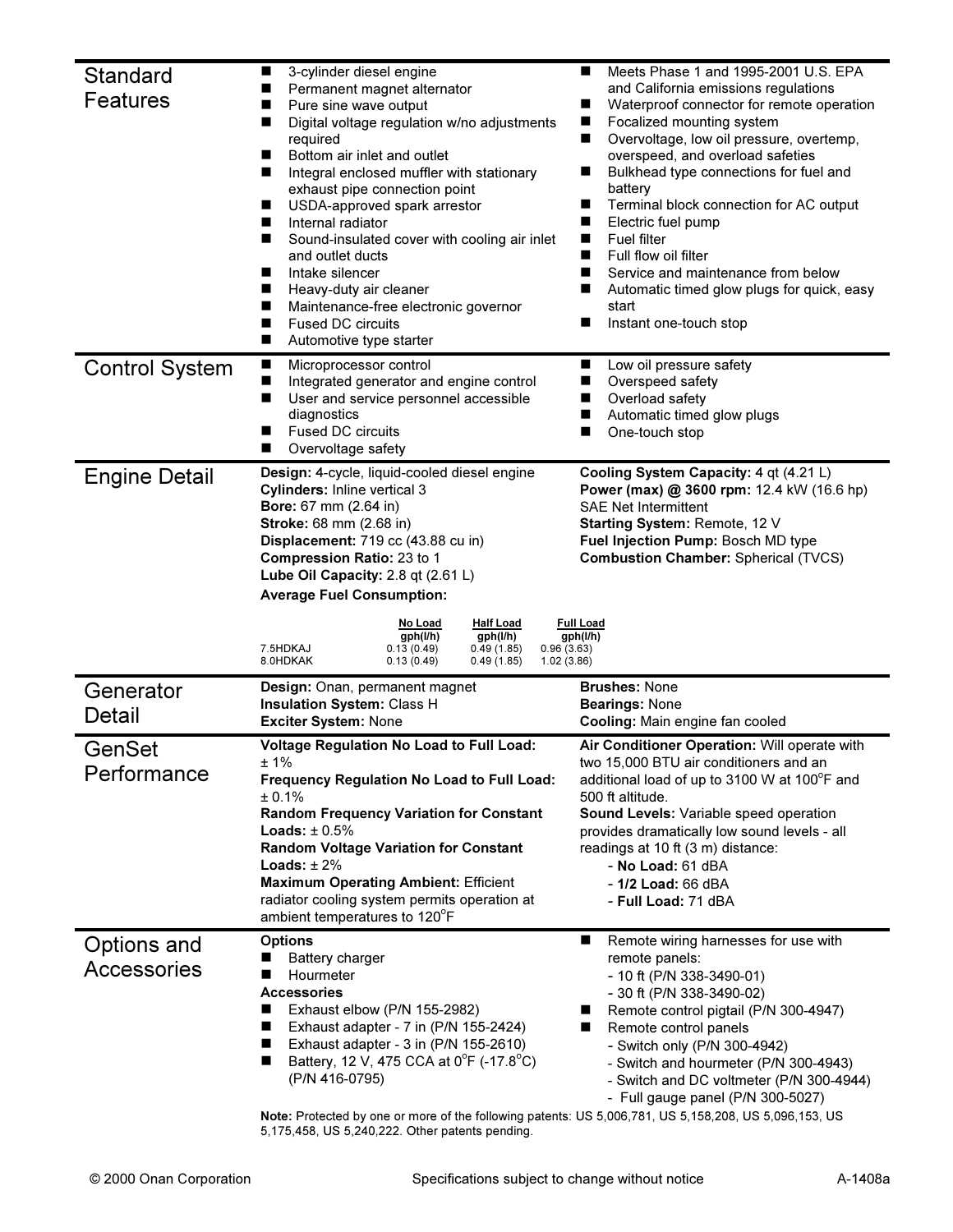## **Basic Dimensions**







GeneratorJoe® 4723 Muirfield Court Santa Rosa, CA 95405 Phone: 707 542-2224 Fax: 707 542-2227 Email: sales@generatorjoe.Net Web: www.generatorjoe.NET